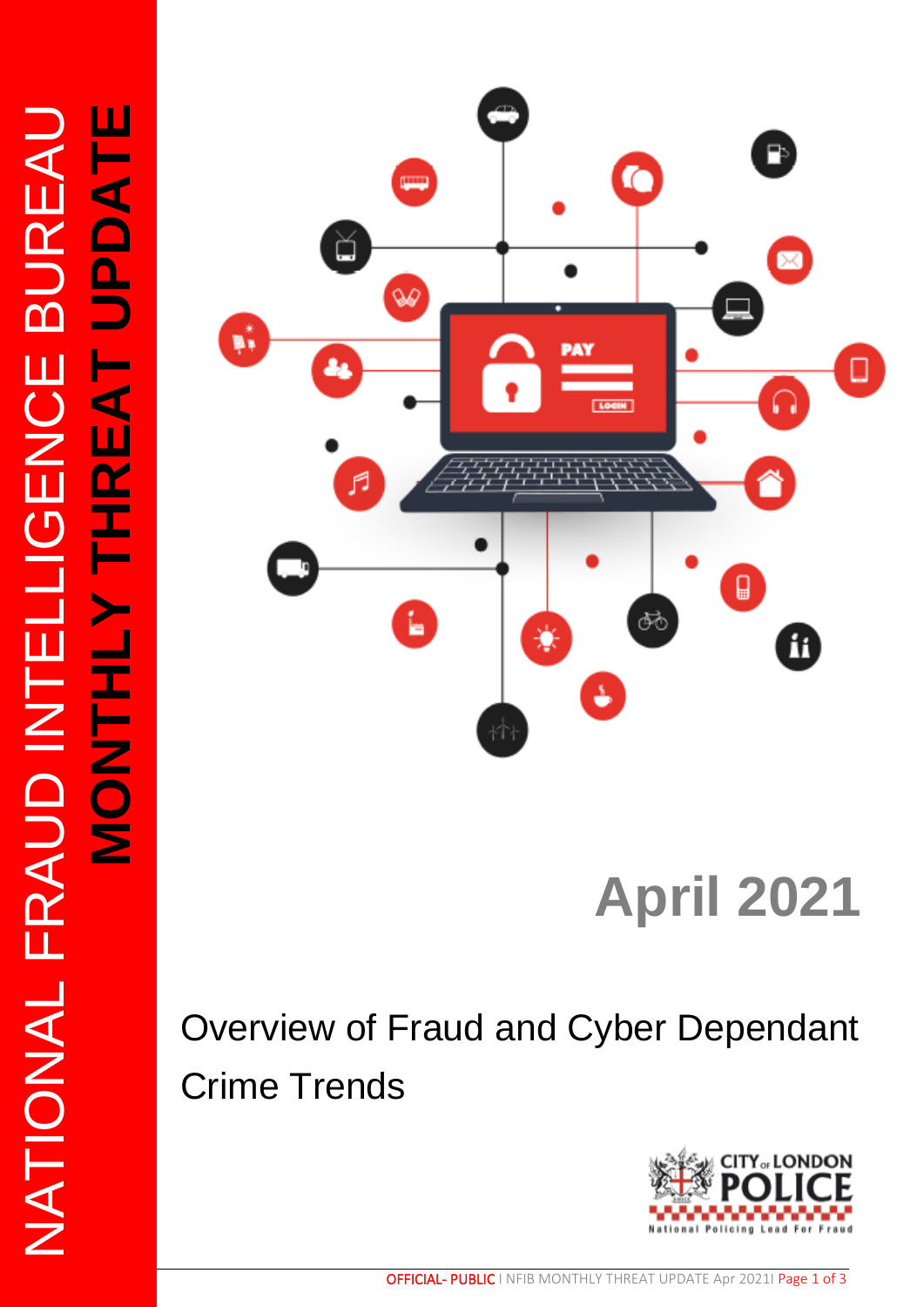## **FRAUD AND CYBER DEPENDENT CRIME TRENDS**

ACTION FRAUD CRIME REPORTING VOLUMES IN MARCH 2021



- Reporting (crime and information reports) increased from 64,356 in February to 68,548 in March.
- Total losses dropped compared to the previous month from £286,562,188 in February to £275,192,021 in March. This represented an average loss of £4,003 per victim from £4,908 per victim.
- Dating fraud reporting continues to increase in volume (from 748 to 931) and as mentioned last month remains at its highest levels.
- Investment fraud reports continue to rise significantly in March, share sales have gone up to high levels again and Other Financial Investments have climbed and are now at the highest levels since reporting began.
- Online shopping fraud reporting has started to increase once more after a drop in reporting in February (from 8963 to 9386) whilst Mandate fraud<sup>1</sup> has increased to the highest levels since January 2020. Abuse of Position of Trust has increased once more after a drop in reporting last month to the highest levels since October 2020. Fraud Recovery continues to climb in volume and are now at the highest levels.
- Consumer Phone Fraud has continued to increase since it reached its highest levels in January. Ticket Fraud reports has increased again from the previous month (from 217 to 375 reports), likely due to the announcements around relaxations in restrictions. Door to Door Sales fraud is increasing once more and are now at its highest levels since September 2020.
- Rental Fraud reports have been rising since January after a steady drop in reporting in August. Lender Loan Fraud is increasing once more after a drop in figures in December. Application Fraud is now at the highest volume since February 2020. Telecoms Industry Fraud is now at its highest level since January 2020.
- After a drop in reporting last month, Computer Viruses and Malware reporting rose again to the highest figures since April 2020. Both Hacking – Server and Hacking Personal reporting showed increases with both at the highest levels. Hacking – Social Media reports has remained steady over the past few months.

#### **NOTABLE REPORTING TRENDS** l

February's MO's: There has been a significant increase in delivery company branded smishing reported previously, with messages asking customers to click a link to either reschedule or pay for an underpaid delivery charge. There are a whole host of websites relating to package redelivery and delivery fees. There continues to be a significant number of suspect websites related to phishing scams involving text messages purporting to be from a bank stating that a new payee or new device has been added.

 $\overline{a}$ 

 $1$  Mandate Fraud is where fraudsters obtain details of direct debits, standing orders or account transfer details and amend them to transfer money to other accounts.